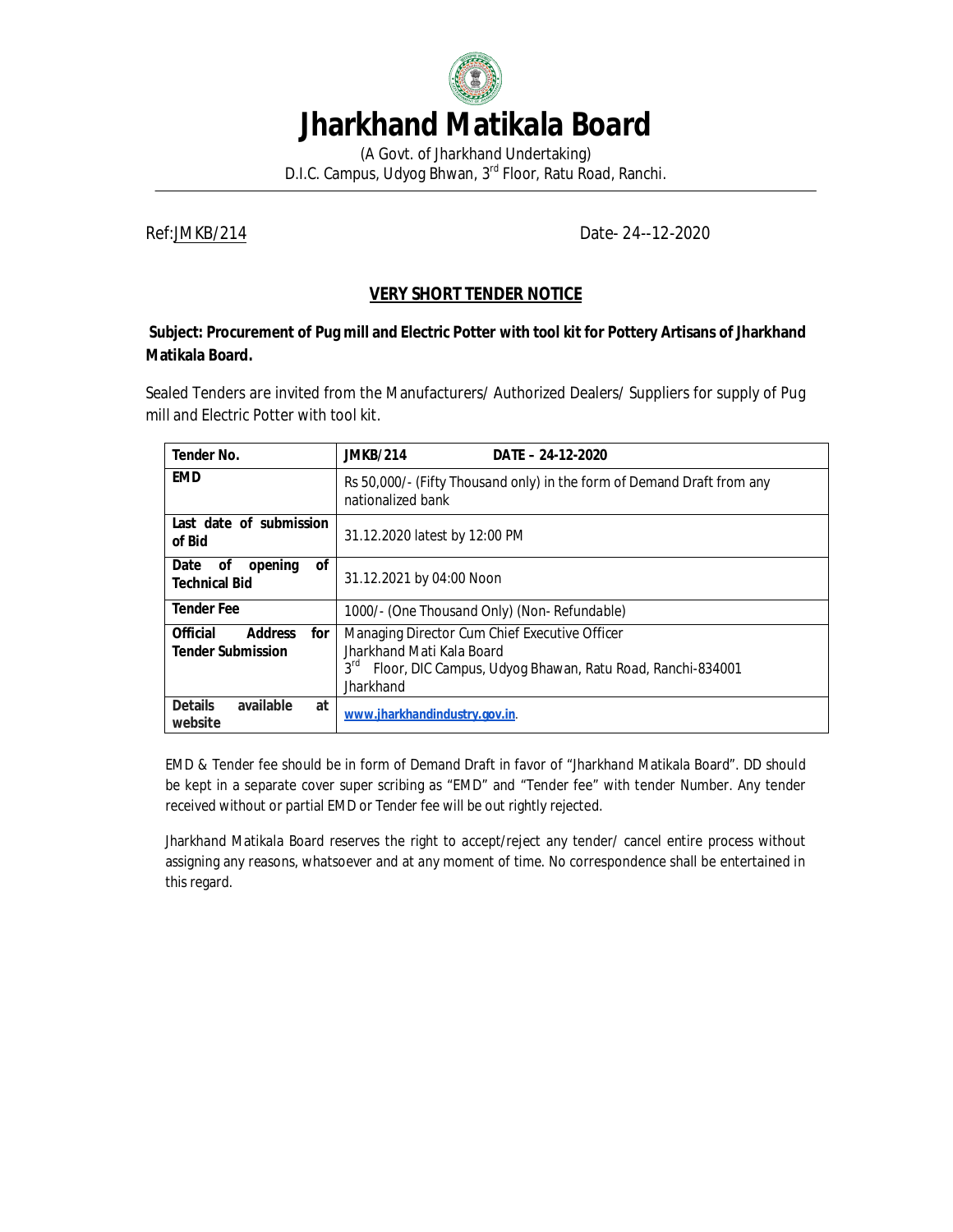#### **GENERAL TERMS & CONDITIONS:**

**Scope of Work:** Supply of various Pottery Machineries for clay artisans at Jharkhand Matikala Board as per details and specifications mentioned below:

**1. Pug Mill**

| SI. No.        | <b>Specifications</b>             | <b>Remarks</b>                                 |
|----------------|-----------------------------------|------------------------------------------------|
|                |                                   | Length: 1100 MM (Approx.)                      |
| 1.             | Over all Dimensions               | Width: 925 MM                                  |
|                |                                   | Height: 575 MM                                 |
| 2.             | Weight of M/c.                    | 85 Kgs (Approx.)                               |
| 3.             |                                   | Length: 275 MM                                 |
|                | <b>Feeding Hopper Size</b>        | Width: 220 MM                                  |
| 4.             | Height of Hopper                  | 510 MM from Ground level (Approx.)             |
| 5.             | Size of Output Mould              | 130 MM (Approx.)                               |
| 6.             | Power Supply                      | 230 Volts AC Domestic Power                    |
|                | Motor specification               | 1.5 Hp 1 phase 1440 RPM (An ISI Marked). It    |
| 7 <sub>1</sub> |                                   | is fitted on wooden board to avoid risk of Ele |
|                |                                   | sock.                                          |
| 8.             | Capacity/Output                   | 750 - 1000 Kgs/hour                            |
| 9.             | Safety side                       | All rotating parts are covered by guard        |
| 10.            | <b>Consumption of Electricity</b> | 1-1.5 Unit by Running M/c. of 20 Mins.         |
| 11.            | <b>Overload Protection</b>        | Provided by 16 Amp DP MCB                      |
| 12.            |                                   | Provided 2.5 Sq. MM 2 Core cable with 16       |
|                | Cable                             | Amp 3 Pin Top & 10 Feet Lg.                    |
| 13.            | Earthing                          | Not required                                   |

# **2. Electric Potter Wheel with tool kit**

| SI. No.          | <b>Specifications</b>        | <b>Remarks</b>                                                                                              |
|------------------|------------------------------|-------------------------------------------------------------------------------------------------------------|
|                  |                              | Breadth: 480 MM                                                                                             |
| 1.               | Over all Dimensions          | Width $: 480$ MM                                                                                            |
|                  |                              | Height: 330 MM                                                                                              |
| 2.               | Weight of Machine.           | 35 Kgs (Approx.)                                                                                            |
| 3.               | Working Plate Dia            | 300 MM                                                                                                      |
| $\overline{4}$ . | <b>Bearing Load Capacity</b> | 25 KGS. Approx                                                                                              |
|                  |                              | Rotary switch is provided to get three<br>different constant speeds<br>High Speed Model - 110 RPM, 160 RPM, |
| 5.               | Change of Speed              | 220 RPM.                                                                                                    |
|                  |                              | No vibration & no speed reduction during                                                                    |
|                  |                              | shaping the articles.                                                                                       |
| 6.               | Power Supply                 | 230V                                                                                                        |
| 7.               | <b>Motor Specifications</b>  | 1.8 Hp single phase A.C. 230V capacitor                                                                     |
|                  |                              | start vertical motor                                                                                        |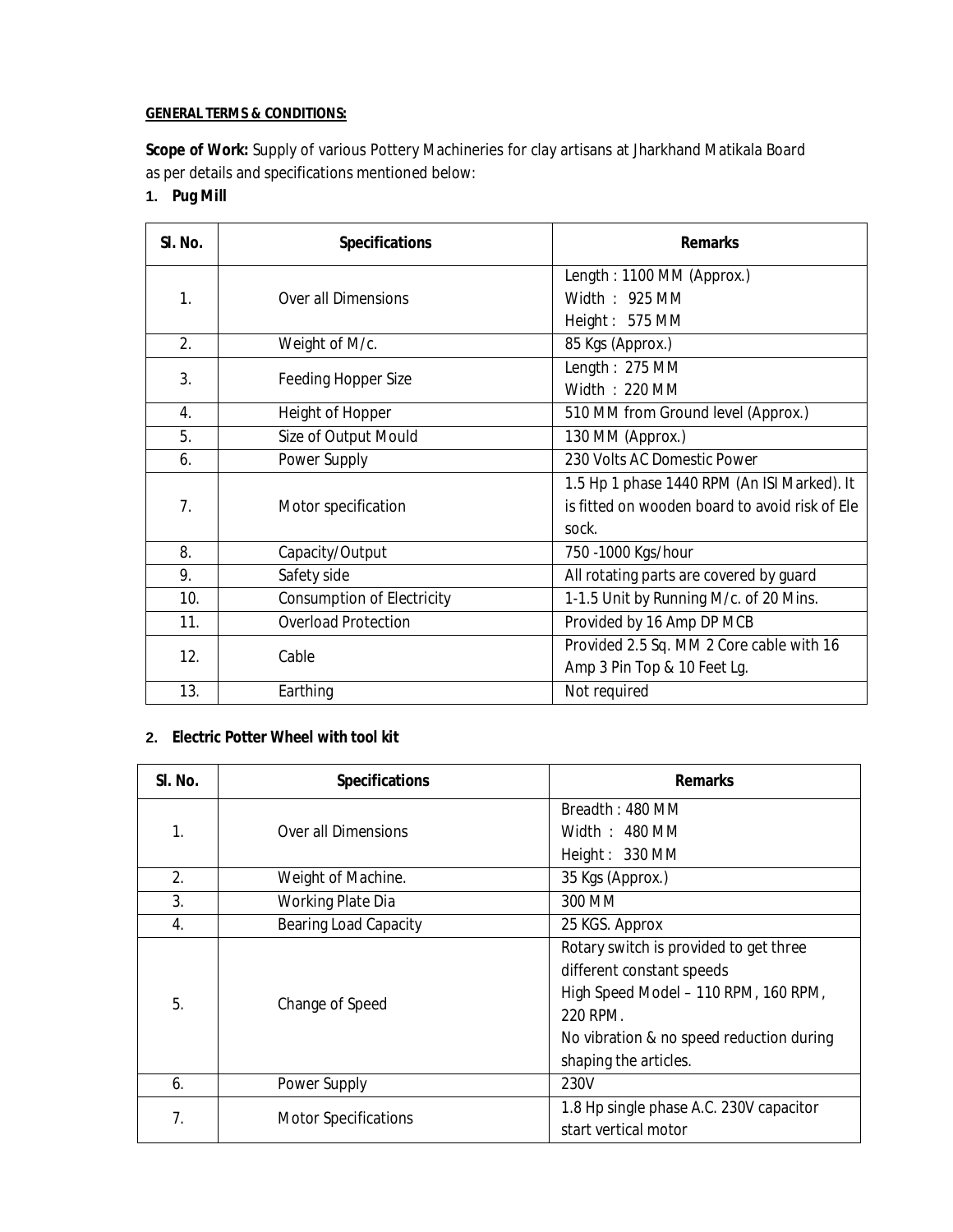| 8.  | Safety side                | Motor is fitted in round sheet metal box      |
|-----|----------------------------|-----------------------------------------------|
|     |                            | attached with S.S. tray on top.               |
| 9.  | <b>Overload Protection</b> | Auto switch is provided for motor             |
|     |                            | protection.                                   |
| 10. | Cable                      | Provided 1.0 Sq. MM 2 Core cable with 6       |
|     |                            | Amp 3 Pin Top & 10 Feet Lg.                   |
|     | <b>Tool Kits</b>           | i)Screw Driver Set - Philips 00,0,1,2,3,6x0.6 |
|     |                            | ii)Plier - Insulated with thick C.A. sleeve,  |
|     |                            | generally confirmimg to IS 3650-1981,         |
|     |                            | 210mm                                         |
|     |                            | iii) Powrah - 1.8 KGS.                        |
|     |                            | iv) Sledge Hammer - 2lbs.                     |
|     |                            | v) Galvanized Ghamela Big Size                |
| 11. |                            | vi)Cut Off Wires                              |
|     |                            | vii) Ribs and Scraper                         |
|     |                            | viii)Sponge                                   |
|     |                            | ix) Brush                                     |
|     |                            | x) Wooden Modeling Tools                      |
|     |                            | xi)Fettling Knife                             |
|     |                            | xii)Trowel                                    |
|     |                            | xiii) Tool kit bag                            |

#### **3. Delivery Address:**

The Delivery of Pug Mill and Electric Potter with tool kit shall be done as per delivery location mentioned below or as per direction in due course of delivery.

# **Head office - Jharkhand Mati Kala Board, 3rd Floor, Udyog Bhawan, Ratu Road, Ranchi, Pin-834001, Jharkhand.**

### **4. Eligibility Criteria:**

- i. The bidder must be a Manufacturer/ Supplier/ Authorized Dealer of Pug mill and Electric Potter with tool kit. (Proof of same to be attached).
- ii. The bidder must have successfully executed similar supplies of Machinery items to any central/ state govt. dept., autonomous Bodies, Public sector undertakings, institute and commercial units during last three years from the date of submission of bid. Attach at least three copies of supply orders/successful completion certificates.
- iii. The bidder must have an average annual turnover of each year Rs 2,00,00,000.00 (Two Crore only) during financial years 2016-2017, 2017-2018 and 2018-2019, Copy of P&L accounts, balance Sheets, monthly sales Tax/return and ITRs duly certified by the Chartered Accountant of last three financial years should be submitted.
- iv. The bidder must furnish a product catalogue.
- v. The bidder must furnish a copy of current valid ISO 9001:2015.
- vi. The bidder must submit copy of up to date monthly GST-3B Return till Q2 i.e. till September, 2020 along with technical bid, otherwise such bid will not be consider.
- vii.GST Registration (attach self –certified copy of the same)
- viii. PAN (attach self-certified copy of the same), Character Certificate and Labor License.
- ix. After sale service/office/Godown of the firm/agency should be established in Jharkhand. (Complete Address with contact person(s) name and contact number must be submitted with valid proof of the same).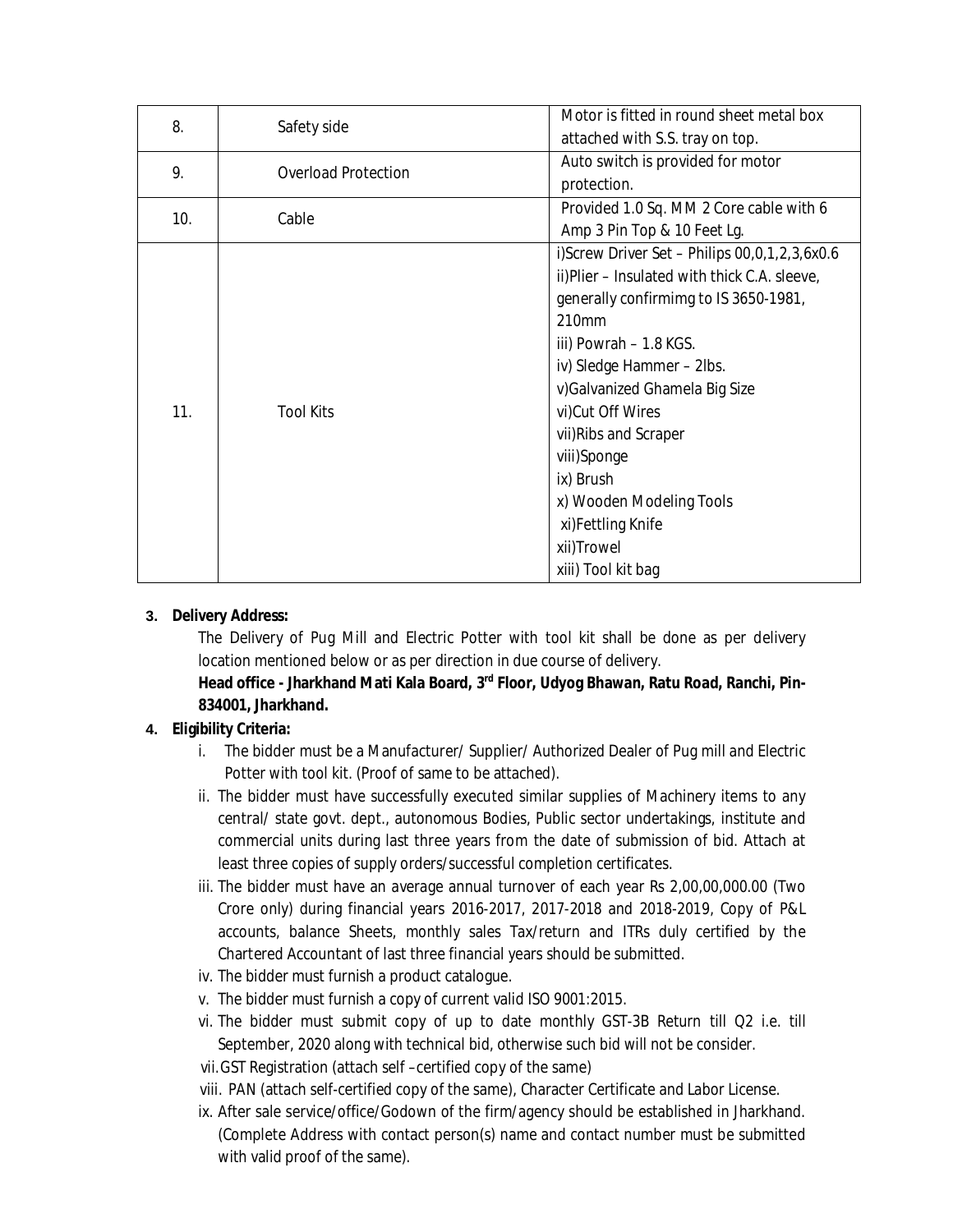- x. The bidder shall submit an affidavit from public notary mentioning that the Bidder is not blacklisted or barred by any dept. of govt., PSU, Institutes or Autonomous Bodies etc.
- xi. Preference will be given to local bidders/Supplier.

# **5. Sealing and Submission of Bid:**

# **Part -A Technical Bid:** Should contain

- i. Bid Forwarding letter in prescribed format as per **Annexure-I**.
- ii. Technical Bid in prescribed format as per **Annexure-II** with all relevant/Supporting duly signed documents as mentioned in bid document.
- iii. **EMD** & **Tender Fee**
- iv. **Annexure-IV** for Sample submission.

in Sealed envelope with superscription **"Technical Bid for Supply of Electric Pug mill and Electric Potter with tool kit for Artisans of Jharkhand Mati kala Board: Part-A"**

**Part -B Financial Bid:** Should contain only Financial Bid. This is to be filled in prescribed format as per **Annexure-III** in seal envelope with superscription **"Financial Bid for Supply of Pug mill and Electric Potter with tool kit for Artisans of Jharkhand Mati Kala Board: Part-B".**

Above Part-A and Part-B in separate envelopes should be put in one sealed envelope. The envelope should be superscripted as **"Tender for Supply of Pug Mill and Electric Potter with tool kit for Artisans of Jharkhand Matikala Board**" with tender Number and Tender date.

- **6.** The Quantity of Pug mills and Electric Potter with tool kit to be supplied against this Tender will be as per requirements and may be increased or decreased based on demand. The MD-cum-CEO shall have the Power to increase or decrease the Quantity.
- **7.** Bidders will have to submit Sample and give a brief demonstration of the quoted product as per "**Annexure-IV" Sample Submission** and same should be submitted with technical bid.
- **8. The bidders having authorized Service Center in the any District HQRS of Jharkhand District will be given preference.**
- **9. The Board has the right to distribute the work at L1 Rate and terms and Conditions among two or three bidders.**
- **10. The Rates and terms and conditions finalized in this tender shall remain applicable for 24 Months from the Date of this tender or the date of next Tender whichever is earlier.**
- **11.** Selection of Successful Bidder: The bidder who quotes the lowest rate in the financial Bid at **Annexure- III** will be declared as the successful Bidder.
- **12.** Work order will be issued to successful bidder as per current requirements.
- **13. Delivery Schedule:**
	- i. Against work order given the bidder is required to supply the Pug mill and Electric Potter with tool kit as per specifications mentioned in scope of work at Clause no. 1 under General Terms and Conditions of the Tender Document.
	- ii. The delivery of Pug mill and Electric Potter with tool kit shall be completed within 30 days from the date of work order issued.
	- iii. After the delivery is made, if it is discovered that the items supplied are not according to specifications given in the tender document, such supply would be rejected.
	- iv. The bidder should take responsibility of the goods till it reaches the delivery destination.
	- v. Failure to comply with the required shall lead to forfeiture of EMD.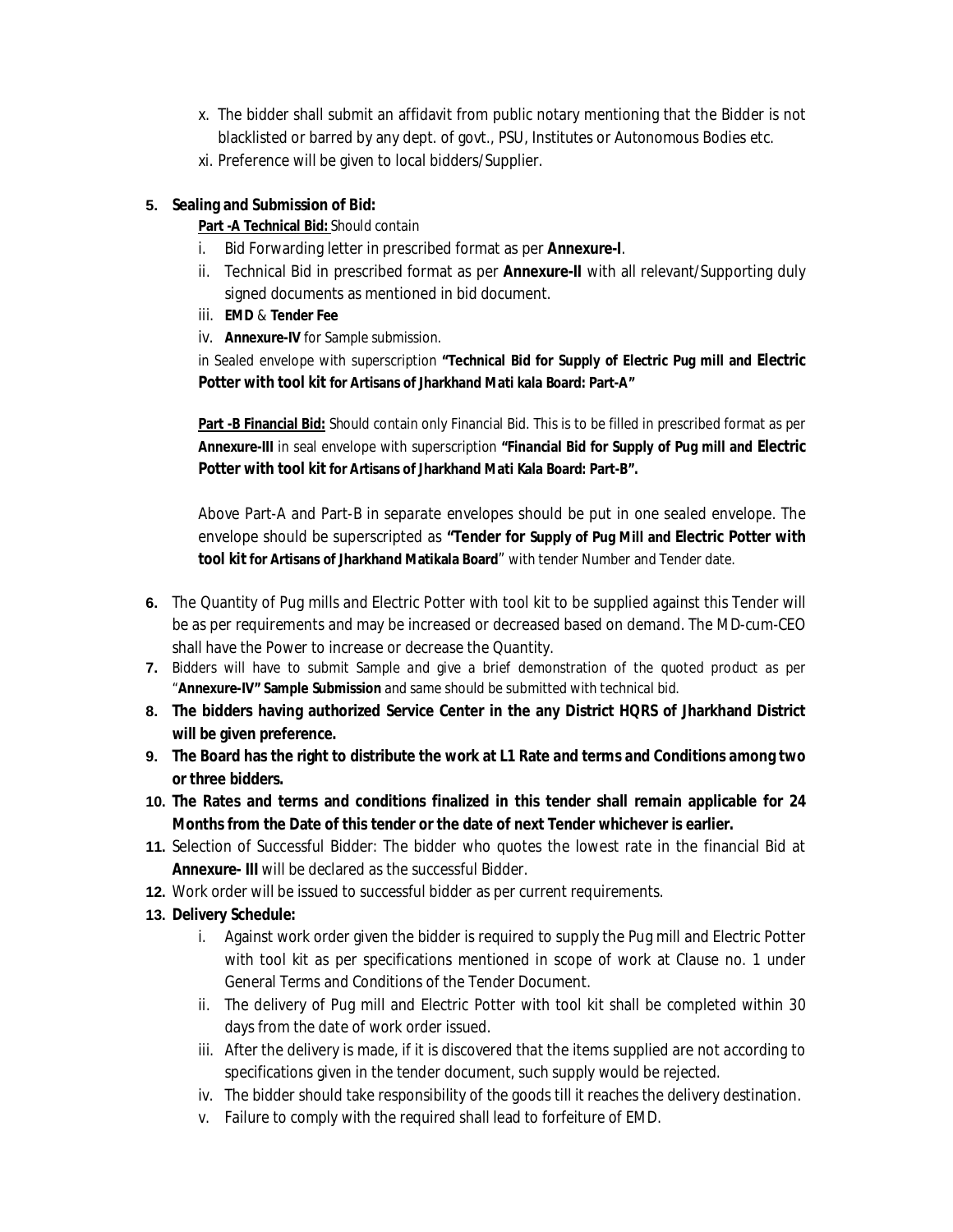#### **14. Warranty**

- i. The vendor shall provide warranty of **one year** for the Machineries as per original Manufacturer warranty policy commencing from the date of delivery.
- ii. During the warranty period the supplier shall be responsible for all costs relating to labor, spares, transport charges etc. from and to the site in connection with the repair/ replacement of machines or any component /part.
- **15. Termination of contract:** In case of breach of work order by the successful bidder, the performance security shall be forfeited and the bidder shall be blacklisted in addition to the termination of the contract.
- **16. Dispute Resolution:** In the event of any dispute or differences arising under this agreement, the decision of the Managing Director of Jharkhand Mati Kala Board will be final.
- **17. Applicable Law:** The court of Jurisdiction shall be Ranchi for all such purposes.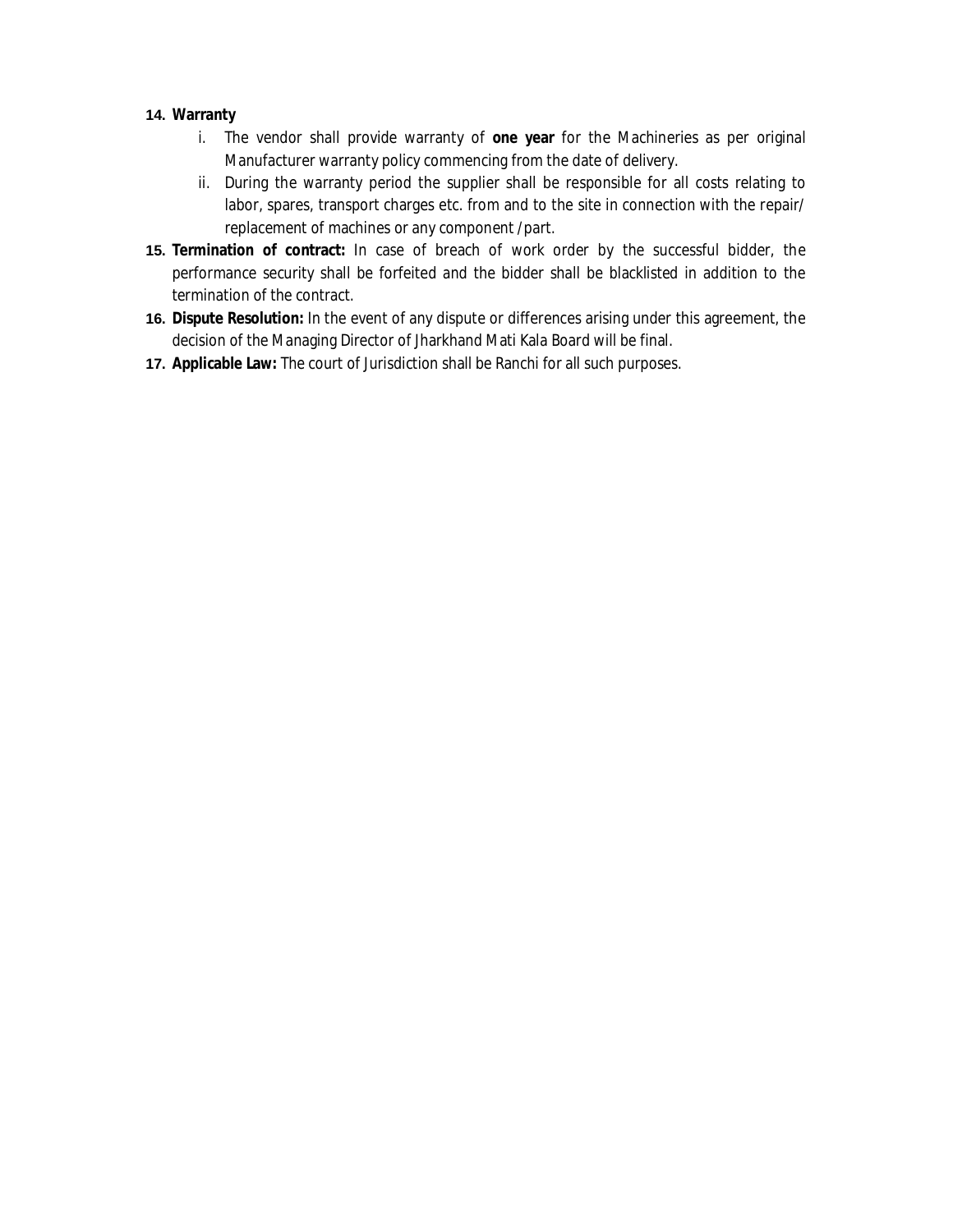# **ANNEXURE-I BID FORWARDING LETTER**

(On the Letterhead of the Bidder)

**Tender No:** 

From,

……………………………………………………………….

……………………………………………………………….

……………………………………………………………….

To

Managing Director Jharkhand Mati Kala Board 3<sup>rd</sup> Floor, Udyog Bhawan, DIC Campus Ratu Road, Ranchi-834001

# **Sub: Submission of bid for "Supply of Pug Mill and Electric Potter with tool kit for Artisans of Jharkhand Mati Kala Board"**.

Dear Sir,

With reference to the above subjected tender, I/We am/are submitting our bid for the above cited work. I/We hereby confirm and declare that I/We have carefully studied the tender document therein and undertake myself /ourselves abide by the terms and condition laid down in the tender document

The Tender Processing Fee of Rs. 1,000 /-(One thousand only) and EMD of Rs.50,000/- (Fifty Thousand Only) in the form Of Demand Draft in favor of JHARKHAND MATIKALA BOARD, RANCHI are enclosed herewith.

Yours faithfully,

(Signature of the Authorized Official of the bidder with seal)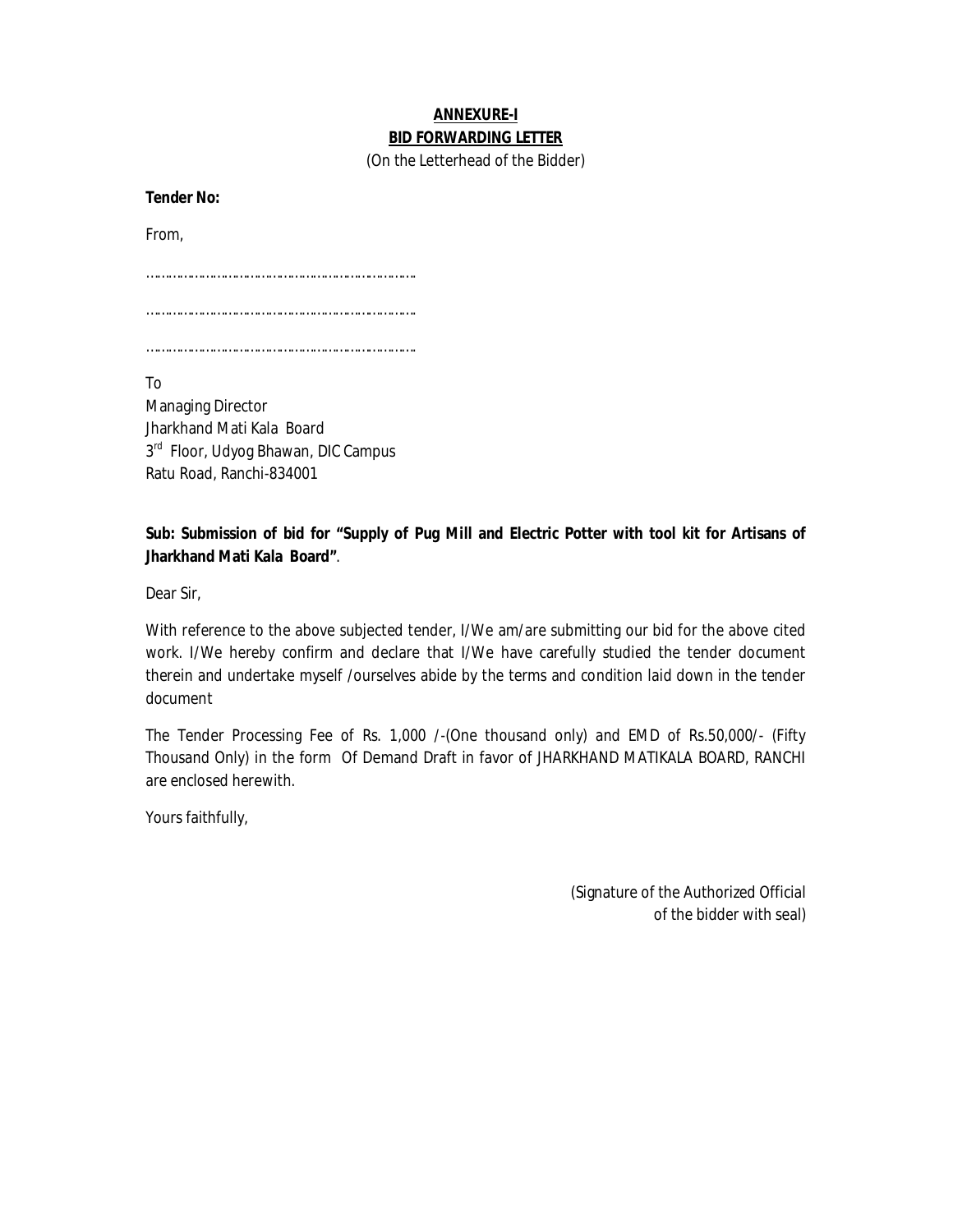# **ANNEXURE-II TECHINICAL BID**

(To be submitted in a separate sealed envelope)

**Tender No:…………………………………………………… dt……………………………………**

#### **(Self-attested photo copies of all supporting documents must be attached with the technical bid)**

| SI <sub>No.</sub> | <b>Particulars</b>                                                                                                                                                                                                                                                                                                                                   | Compliance<br>(Yes/No) | Page No. |
|-------------------|------------------------------------------------------------------------------------------------------------------------------------------------------------------------------------------------------------------------------------------------------------------------------------------------------------------------------------------------------|------------------------|----------|
| 1.                | Name of the Firm:                                                                                                                                                                                                                                                                                                                                    |                        |          |
| $\overline{2}$ .  | Address of Firm:<br>Tel/Mob No:<br>Fax No:<br>Email ID:                                                                                                                                                                                                                                                                                              |                        |          |
| 3.                | Type of Firm: Proprietary/Partnership /Pvt Ltd. etc.(Attach<br>proof in support of this)                                                                                                                                                                                                                                                             |                        |          |
| 4.                | Name and Designation of Authorized person with Tel/Mob<br>No., Email ID to deal with Jharkhand Mati Kala Board.                                                                                                                                                                                                                                      |                        |          |
| $\overline{5}$ .  | Tender processing Fee of Rs.1000/- (Non-refundable)and<br>EMD of Rs.50,000/- in the form of DD.                                                                                                                                                                                                                                                      |                        |          |
| 6.                | The firm must be an Original Manufacturer of Pug mill items<br>authorized dealer/distributor<br>or<br>an<br>of<br>Original<br>Manufacturer. (Proof of same to be attached).<br>As mentioned in Eligibility Criteria i.e. point 5 (ii) above                                                                                                          |                        |          |
| 7.                | The bidder must have successfully executed similar supplies<br>of any Machines Attach at least two copies of supply<br>orders/successful completion certificates.<br>As mentioned in Eligibility Criteria i.e. point 5 (iii) above                                                                                                                   |                        |          |
| 8.                | The bidder should have an annual turnover of Rs.<br>2,00,00,000.00 (Two Crore only) during last three financial<br>years. Copy of P&L accounts, balance Sheets duly certified<br>by the Chartered Accountant along wi8th ITRs of last three<br>financial years should be submitted.<br>As mentioned in Eligibility Criteria i.e. point 3 (iii) above |                        |          |
| 9                 | Product Catalogue                                                                                                                                                                                                                                                                                                                                    |                        |          |
| 10                | ISO 9001 : 2015 Certificate                                                                                                                                                                                                                                                                                                                          |                        |          |
| 11                | Up to date monthly GST-3B return till Q2 i.e. Sept. 2020                                                                                                                                                                                                                                                                                             |                        |          |
| $\overline{12}$   | GST No.<br>(attach self-certificated copy of the same)                                                                                                                                                                                                                                                                                               |                        |          |
| $\overline{13}$ . | PAN(Attach self-certified copy of the same                                                                                                                                                                                                                                                                                                           |                        |          |
| 14.               | Character Certificate                                                                                                                                                                                                                                                                                                                                |                        |          |
| 15.               | Labor License                                                                                                                                                                                                                                                                                                                                        |                        |          |
| 16.               | The firm should not be blacklisted or barred by any dept. of<br>Govt., PSU Institute or Autonomous Bodies etc.(Affidavit<br>from Public Notary)                                                                                                                                                                                                      |                        |          |

#### **Declaration:**

I/We ……………………………………………………………………………………………………………………………………….(Names of partners/proprietors ) do hereby declare that the entries made here are true to the best of my/our knowledge. I/We hereby agree to abide by all terms and conditions laid down in tender document.

Place: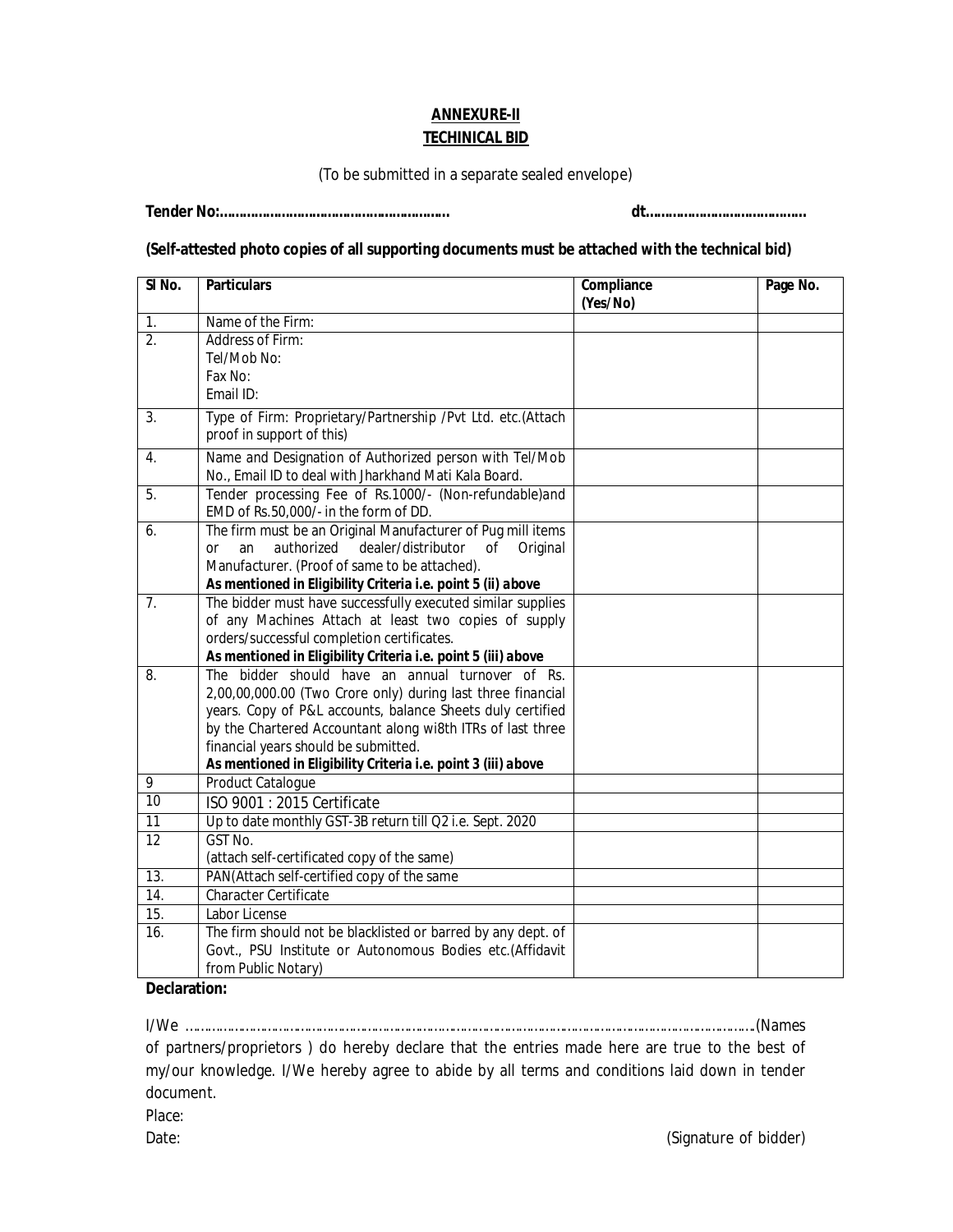# **ANNEXURE-III FINANCIAL BID**

#### (On the Letterhead of the Bidder)

From,

……………………………………………………………….

……………………………………………………………….

……………………………………………………………….

To

Managing Director Jharkhand Mati Kala Board 3<sup>rd</sup> Floor, Udyog Bhawan, DIC Campus Ratu Road, Ranchi-834001

Dear Sir,

# **Supply of Pug Mill and Electric Potter Wheel with tool kit for Artisans of Jharkhand Mati Kala Board.**

I/we quote our lowest rates for supply of Pug mill for the subjected tender.

| SI No. | <b>Particulars</b>     | Rate per unit | GST | Rate Per Unit (including GST) |
|--------|------------------------|---------------|-----|-------------------------------|
|        | Pug mill with tool kit |               |     |                               |
|        | Electric Potter with   |               |     |                               |
|        | tool kit               |               |     |                               |

**Note-**

- The rate quoted should be in figures as well as in words.
- Rate quoted should be as per the specifications mentioned in the "Scope of Work"
- The above price should be inclusive of all taxes and duties as applicable. The price also includes all charges for packing, forwarding, warranty, freight, insurance, transportation, loading and unloading and labor etc.

(Signature of the Authorized Official of the bidder with seal)